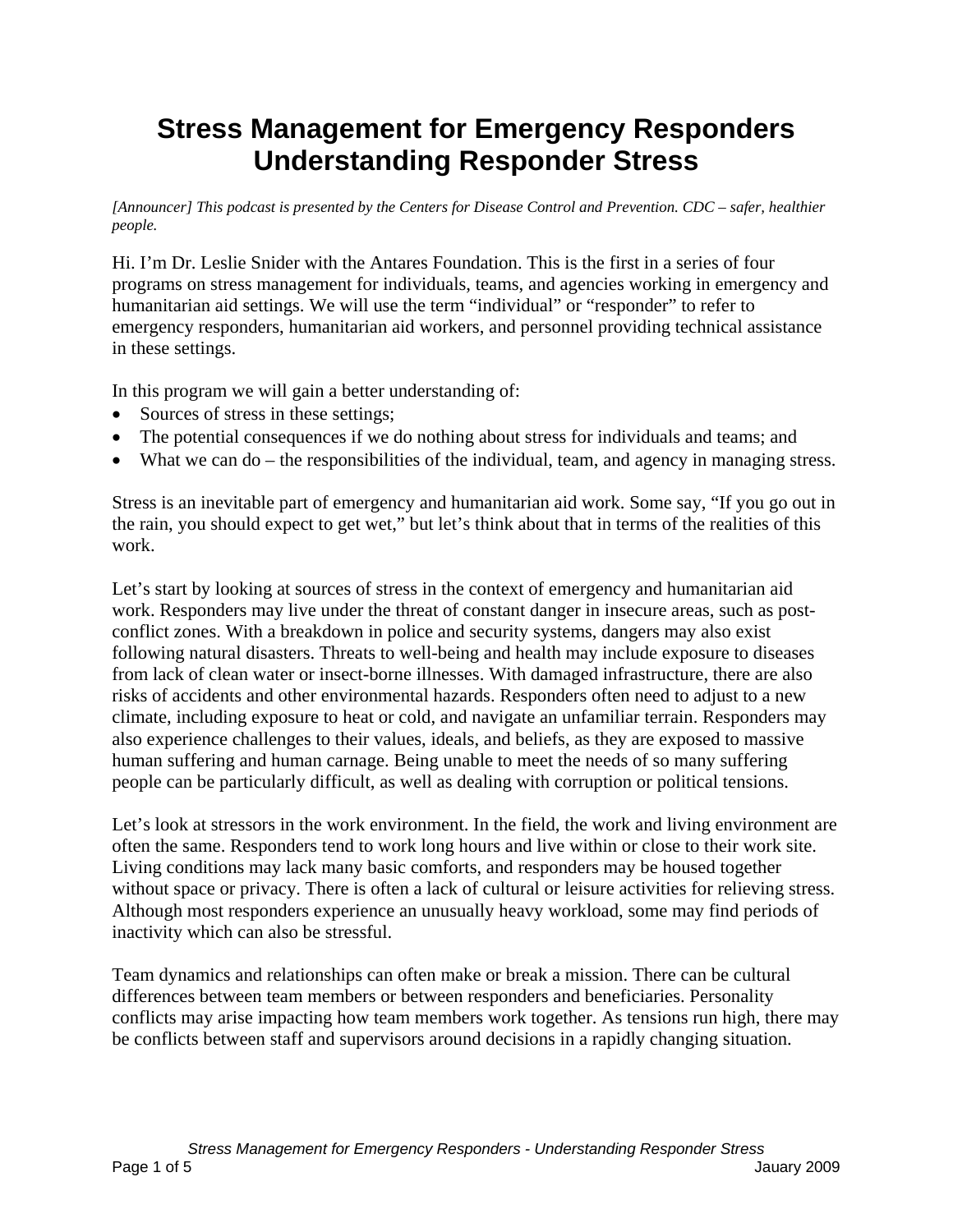Organizational factors can be a significant source of stress for responders. If they don't have adequate equipment and access to communication systems, they can feel isolated from outside information and supports. A responder may not have a clear job description, or their role may change once they are on the ground. Flexibility is crucial as they may be asked to do something out of their usual role or area of expertise. Unclear lines of authority and conflicts between the field team and headquarters are other potential sources of stress.

The role of the emergency or humanitarian aid worker is a special one. They have heightened responsibility for people in dangerous areas, and also may have to make life and death decisions in the midst of chaos. They may find it difficult to rest or relax given the pressures to respond quickly to the crisis. They may experience difficult emotions arising from their role: feelings of powerlessness when confronting massive devastation, or guilt from being spared harm, or being in the spotlight because of the suffering of others. Although responders may see themselves as heroes, for various reasons depending on the context, the beneficiaries may not perceive them that way. Responders may have to deal with anger about many issues over which they have no control, such as an overall lack of timely assistance by the aid community. They often face moral or ethical dilemmas in their work, and may be exposed to atrocity and human rights abuses. They have to deal with chronic uncertainty as the emergency situation changes daily.

Finally, deploying from one crisis to the next without rest is a common occurrence in emergency and humanitarian aid work – with often serious long-term consequences to the health and effectiveness of the individual.

Let's look at personal factors. Being far from family and friends is a huge stress – for the individual and their loved ones. Personal vulnerabilities may also influence stress for individuals, such as managing a chronic or acute illness in the field, previous traumatic experiences, or specific personal losses for responders who themselves are directly impacted by the emergency. Age and gender are also possible considerations. Some first-time responders may lack experience or confidence. Physical health or safety concerns are related to a responder's age and gender. For example, women in certain settings may need to be more cautious and aware of cultural norms for their own safety.

The personality and expectations of responders themselves can be a source of stress. Many feel they need to appear strong, and show they are capable of doing the job, even when the situation is overwhelming. They may feel immense pressures in terms of status and future work, and have high expectations to succeed in their mission. However, emergencies can really challenge those high expectations of what you can reasonably accomplish on the ground.

Last, but certainly not least, are family issues. Lack of communication with family and friends back home can cause worry for the responder and their loved ones. Also, family and home life don't stop just because a person is deployed. There may be ongoing stresses at home, such as illnesses among family members. A partner at home may not understand or be supportive of a mission, and also may become over-burdened with practical household issues, such as arranging child care.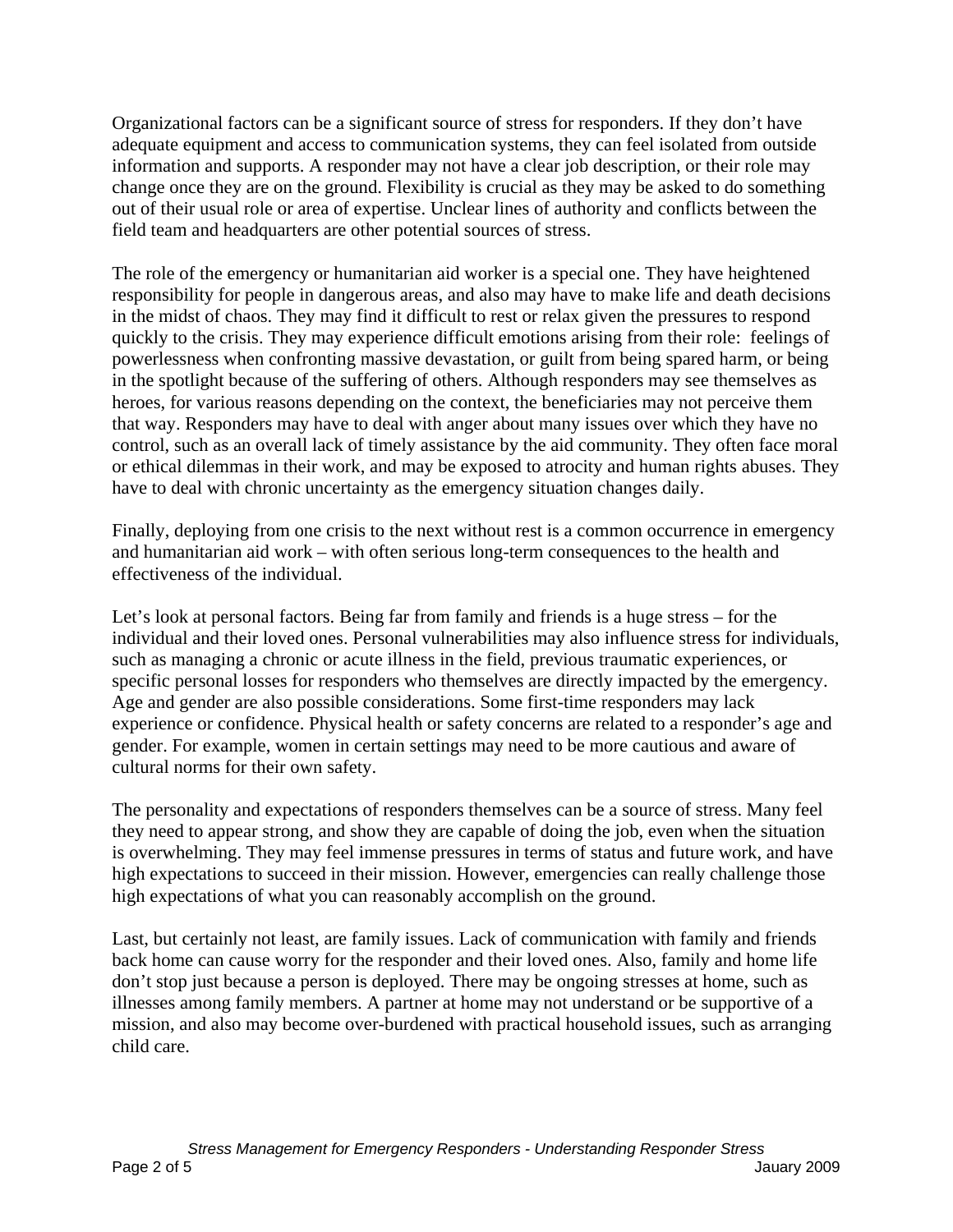We've looked at the various sources of stress for emergency and humanitarian aid workers; now let's take a moment to explain what we mean by stress. Stress is normal. It is inevitable in life and most certainly in emergency work. It is the response of the mind and body to a physical or emotional challenge, and occurs when the demands from the outside world are out of balance with our perceived ability to cope. But not everyone experiences and responds to stress in the same way. Two people encountering the same stress may have different perceptions of it and reactions to it. Not everyone returning from a deployment will feel distressed or have long-term emotional problems, but we can all learn to handle stress more effectively.

We will consider 3 types of stress:

- First: day to day stress. This baseline stress is caused by various sources of tension in our lives - personal, family, social - and may be increased by changes in our environment, such as the change in routines when responders get to the field, working with new people, and managing new information.
- Cumulative, chronic stress or strain results from an accumulation of various stresses inherent in the job.
- Critical incident stress, or shock, can result when people are exposed to extreme or traumatic events outside of the realm of normal, everyday human experience. Critical incidents can include accidents, kidnapping of aid workers, or witnessing or hearing about traumatic events happening to others.

What if we do nothing about stress management for emergency responders and humanitarian aid workers? Let's look at the potential consequences of stress for individuals, teams, and agencies. As we saw in the statistics in the introduction to this series, stress adversely affects a large number of humanitarian aid workers. One-third or more of returned responders show clinically significant signs of emotional distress, meaning severe enough to interfere with their functioning at work and in life.

The consequences for individuals may include the following signs of emotional distress:

- Post-traumatic stress symptoms,
- Vicarious or secondary trauma from hearing the stories of others,
- Burnout or compassion fatigue,
- Depression,
- Pathological grief,
- Anxiety,
- Psychosomatic complaints, and
- Interpersonal conflict, including marital or family problems.

Chronic stress is the most frequent type of stress for responders, given the nature of the job. Even small daily stresses can build up and cause strain. It can be kept within reasonable limits by good personal and team stress management, but if not well managed, it can lead to burnout.

Burnout is an emotional state due to long term stress, and is characterized by chronic emotional exhaustion, depleted energy, loss of enthusiasm and motivation to work, lowered work efficiency, a diminished sense of personal accomplishment, and pessimism and cynicism. Burnout in individuals will also affect the functioning of teams in the field.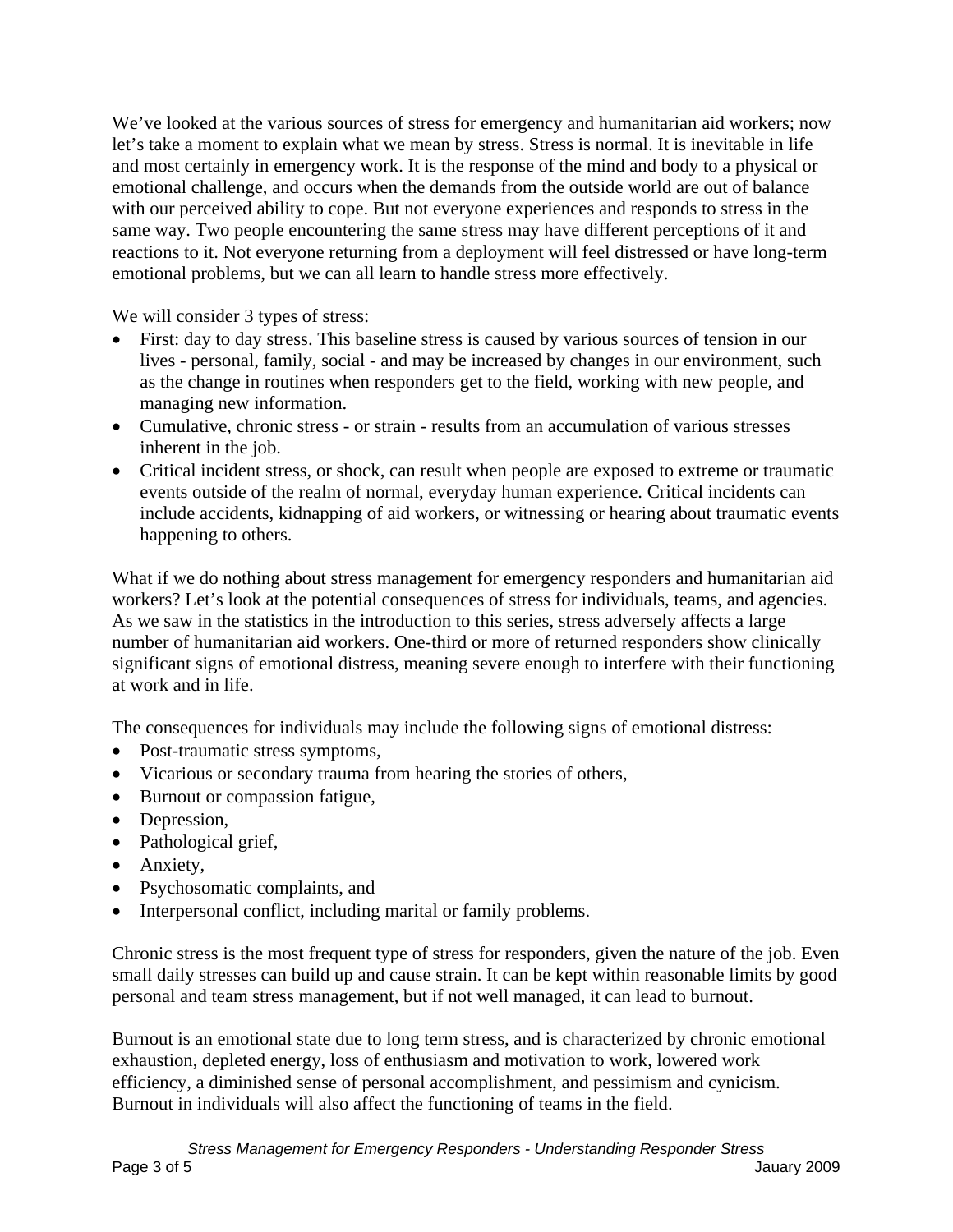Some of the signs include:

- Increased absenteeism and lateness;
- Interpersonal conflicts, such as scapegoating and clique formation in the team;
- Negative attitudes toward the workplace or colleagues;
- High turnover of personnel;
- Lack of individual initiative; and
- Difficulty for the team in making decisions and gaining consensus.

Overall, burnout causes a lowered work output and decreased quality of service. The signs of burnout in individuals and teams have consequences for the agency as a whole. Increased turnover of staff will increase the costs for recruiting and training new, skilled responders. As agencies lose staff to burnout, there is also a loss of expertise and institutional memory for operations in the field. More accidents and illnesses also result, with increasing health care costs. Burned out staff also make poor decisions and engage in behaviors that place both their own team and the beneficiaries at risk. Overall, staff suffering the effects of stress are less efficient in carrying out their tasks, making the overall mission less effective. Finally, there is the potential for increased legal liability for agencies who do not properly support staff with the unique stresses of this work.

What can we do? Let's talk about the responsibilities of the individual, the team, and the agency in managing stress. The next few slides indicate points of intervention over the course of emergency response. Practical strategies can be put in place for each of these points. First is prevention – sound policies and procedures will help to reduce the number and intensity of stressors experienced by staff in the field. Secondly, we can reduce the vulnerability of responders and increase their resilience through preparedness and training. Information is power, and also protects responders because they know what to anticipate in the field, and have given thought to how to respond to the stressors that they encounter. Thirdly, we can improve the ability of staff and supervisors to monitor the ongoing stress for responders in the field, and support positive coping strategies. Especially in the event of critical incidents, we can intervene to prevent the longer-term effects of stress. Lastly, we can provide ways for the agency to learn from each mission, and to provide support to the responder and their family as they re-enter their usual life.

We must remember that preventing, managing, and reducing stress and ensuring the well-being and "fitness" of responders for their mission is the responsibility of everyone involved. The individual, the team, and the agency are inter-dependent and they have responsibilities each to the other in good stress management and operational practices.

Strategies for stress management are most effective when they are put in place for all phases of the mission: pre-deployment, in the field, and at the end of the assignment. An effective system of stress management for an agency has measures that are pro-active in ensuring responders are in the best possible condition to do their job; routine in terms of having policies and procedures clearly in place; and responsive to stresses in individuals and teams so that they can quickly and effectively address critical incidents if they occur.